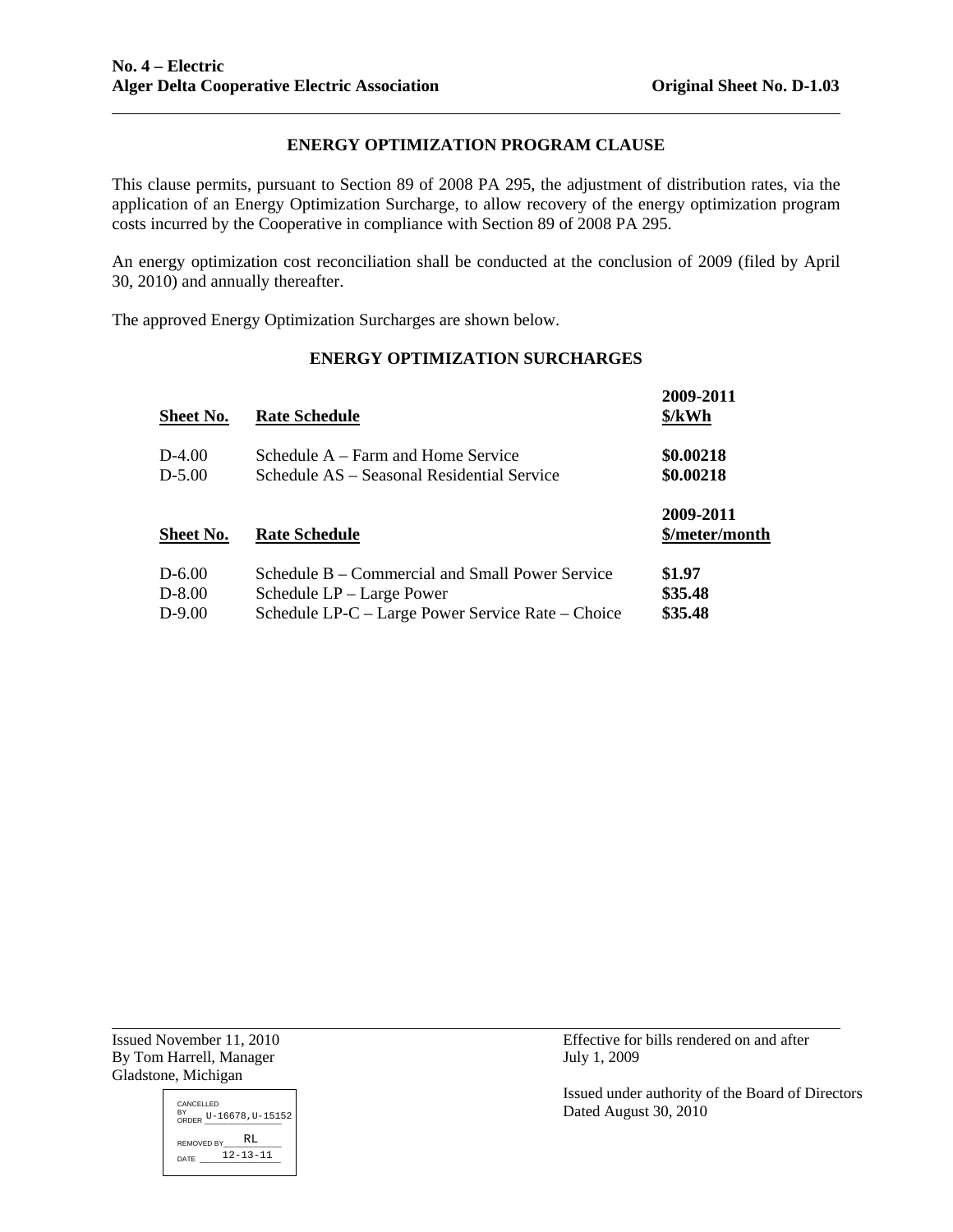# **LARGE POWER SERVICE RATE – CHOICE SCHEDULE LP-C**

# Availability:

Subject to the Rules and Regulations of the Cooperative and its *Retail Access Service Tariff*, this schedule is available to Member-Consumers eligible to be taking service under the Cooperative's Large Power Service Rate, Schedule LP. Service under this rate is for delivery of power from the Point of Distribution Receipt to the Point of Distribution Delivery and is subject to the following conditions: No more than 30% of the total number of Member-Consumers between 50 kW and 199 kW may be eligible for service under this tariff.

- A. The Member-Consumer must have a Maximum Demand of at least 50 kW. Individual Member-Consumers receiving demand metered service at multiple metering points who are eligible to be taking service under the Cooperative's Schedule LP may achieve the 50 kW Maximum Demand threshold by aggregating or summing the Maximum Demands for each metering point occurring during a single month. The applicable rate schedule will apply to all aggregated metering points on an individual account basis.
- B. The Member-Consumer must enter a Retail Access Service Agreement with the Cooperative.
- C. The transmission of power to the Distribution Point of Receipt and all related costs shall be the responsibility of the Member-Consumer and/or Alternative Electric Supplier (AES).
- D. The Member-Consumer must agree to purchase any default energy delivered pursuant to Schedule RASS-Retail Access Standby Service in addition to the service specified herein.

#### Nature of Service:

Available to Member-Consumers located on or near the Cooperative's three-phase lines for all types of usage where transformer capacity is greater than 25 kVa, subject to the established rules and regulations of the Cooperative in Section II, Part G, 2.

### Type of Service:

Three-phase, 60 cycles, at the Cooperative's standard voltages.

(Continued on Sheet No. 9.01)

By Tom Harrell, Manager Corober 1, 2010 Gladstone, Michigan

 $\overline{a}$ 



Issued November 11, 2010 Effective for service rendered on and after

Issued under authority of the Board of Directors Dated August 30, 2010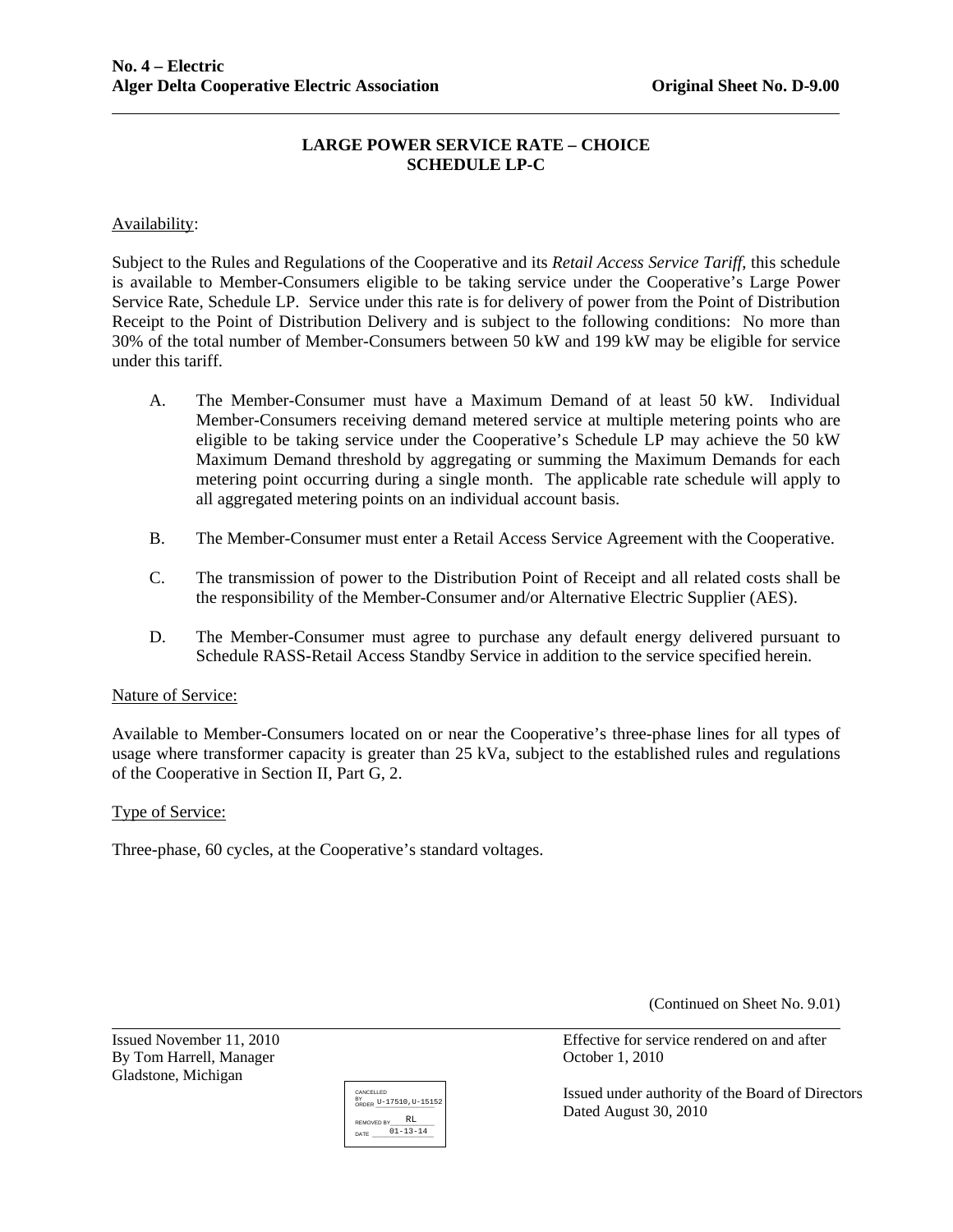## **LARGE POWER SERVICE RATE – CHOICE SCHEDULE LP-C (Continued from Sheet D-9.00)**

Billing Rate:

| Demand Charge:                | \$5.64 per kW  |
|-------------------------------|----------------|
| Variable Distribution Charge: | 2.525¢ per kWh |

Energy Optimization Surcharge: This rate is subject to the Energy Optimization Surcharge shown on Sheet No. D-1.03.

### Determination of Billing Demand

The billing demand shall be the kilowatts (kW) supplied during the 15 minute period of maximum usage in the billing period, but not less than 50 kW. Billing demand will be determined by means of standard demand metering equipment.

#### Minimum Monthly Charge

The minimum monthly charge shall be the greater of the Demand Charge times 50 kW or the contract minimum**,** plus the Energy Optimization Surcharge amount shown on Sheet No. D-1.03.

### Adjustment for Power Factor

The above rate charges are predicated upon the Member-Consumer maintaining a power factor not less than 85 percent lagging. The Cooperative has the right to measure power factor at any time by means of test or permanently installed metering equipment. If the Member-Consumer's average power factor is found to be less than 85 percent lagging, the billing demand shall be increased by the ratio that 85 percent bears to the Member-Consumer's actual power factor.

#### Service Provisions

A. Delivery point. If service is furnished at secondary voltage, the delivery point shall be the metering point unless otherwise specified in the contract for service. All wiring, pole lines and other electric equipment on the load side of the delivery point shall be owned and maintained by the Member-Consumer.

(Continued on Sheet No. 9.02)

By Tom Harrell, Manager **May 26, 2011** Gladstone, Michigan

l





Issued **June 7, 2011** Effective for bills rendered on and after

 Issued under authority of the **Michigan Public Service Commission** dated<br>  $\frac{R}{R}$   $=$   $\frac{5}{26}/11$  in Case No. U-16530 **5/26/11 in Case No. U-16530**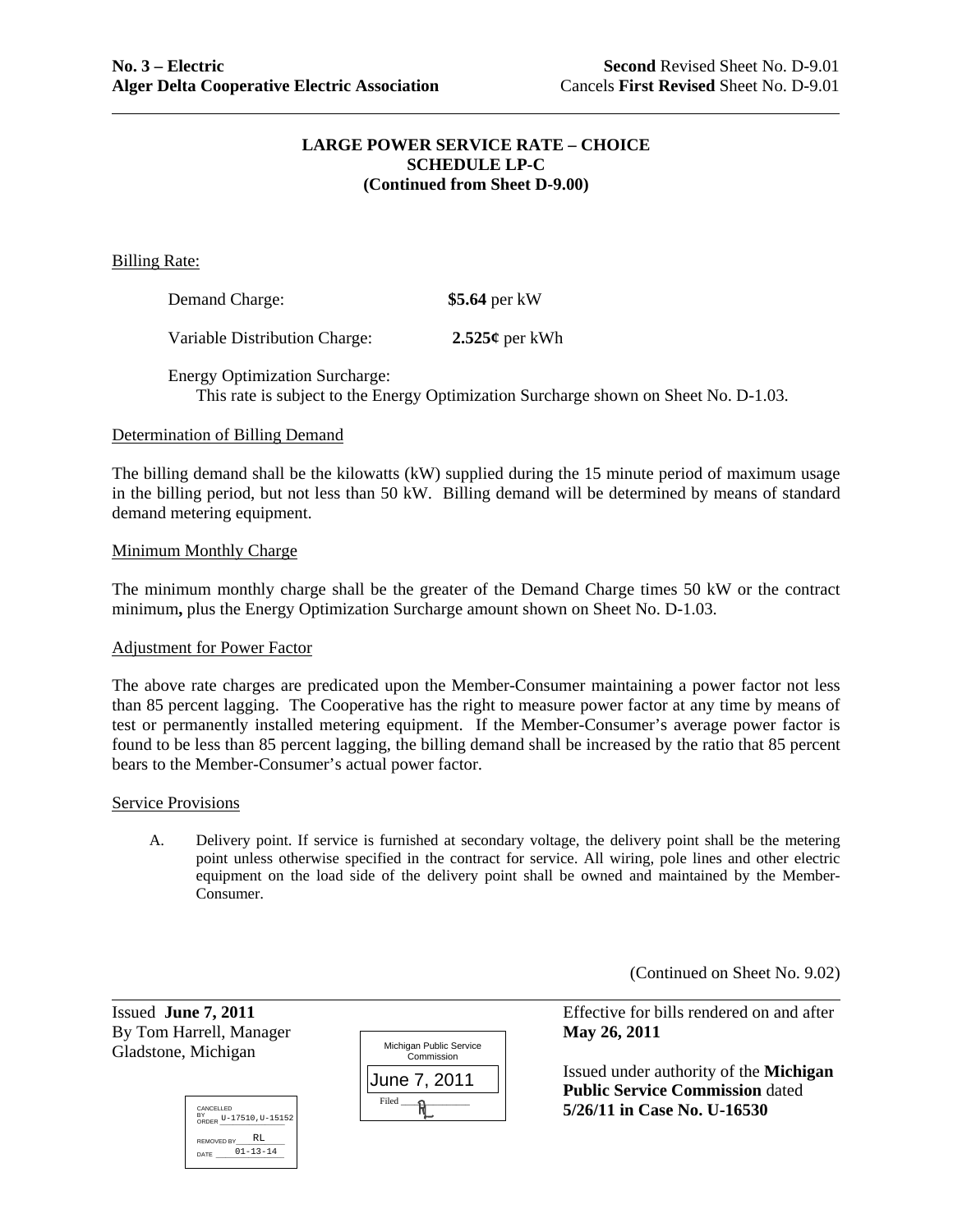### **LARGE POWER SERVICE RATE – CHOICE SCHEDULE LP-C (Continued from Sheet D-9.00)**

Billing Rate:

| Demand Charge: | $$5.13$ per kW |
|----------------|----------------|
|                |                |

Variable Distribution Charge: 2.53¢ per kWh

# **Energy Optimization Surcharge: This rate is subject to the Energy Optimization Surcharge shown on Sheet No. D-1.03.**

#### Determination of Billing Demand

The billing demand shall be the kilowatts (kW) supplied during the 15 minute period of maximum usage in the billing period, but not less than 50 kW. Billing demand will be determined by means of standard demand metering equipment.

#### Minimum Monthly Charge

The minimum monthly charge shall be the greater of the Demand Charge times 50 kW or the contract minimum**, plus the Energy Optimization Surcharge amount shown on Sheet No. D-1.03.** 

#### Adjustment for Power Factor

The above rate charges are predicated upon the Member-Consumer maintaining a power factor not less than 85 percent lagging. The Cooperative has the right to measure power factor at any time by means of test or permanently installed metering equipment. If the Member-Consumer's average power factor is found to be less than 85 percent lagging, the billing demand shall be increased by the ratio that 85 percent bears to the Member-Consumer's actual power factor.

#### Service Provisions

A. Delivery point. If service is furnished at secondary voltage, the delivery point shall be the metering point unless otherwise specified in the contract for service. All wiring, pole lines and other electric equipment on the load side of the delivery point shall be owned and maintained by the Member-Consumer.

(Continued on Sheet No. 9.02)

By Tom Harrell, Manager Controller Controller and Coroller 1, 2010 Gladstone, Michigan

 $\overline{a}$ 

CANCELLED BY<br>ORDER U-16530, U-15152  $REMOVED$   $BY$   $RL$ DATE 06-07-11

Issued November 11, 2010 Effective for **bills** rendered on and after

Issued under authority of the Board of Directors Dated August 30, 2010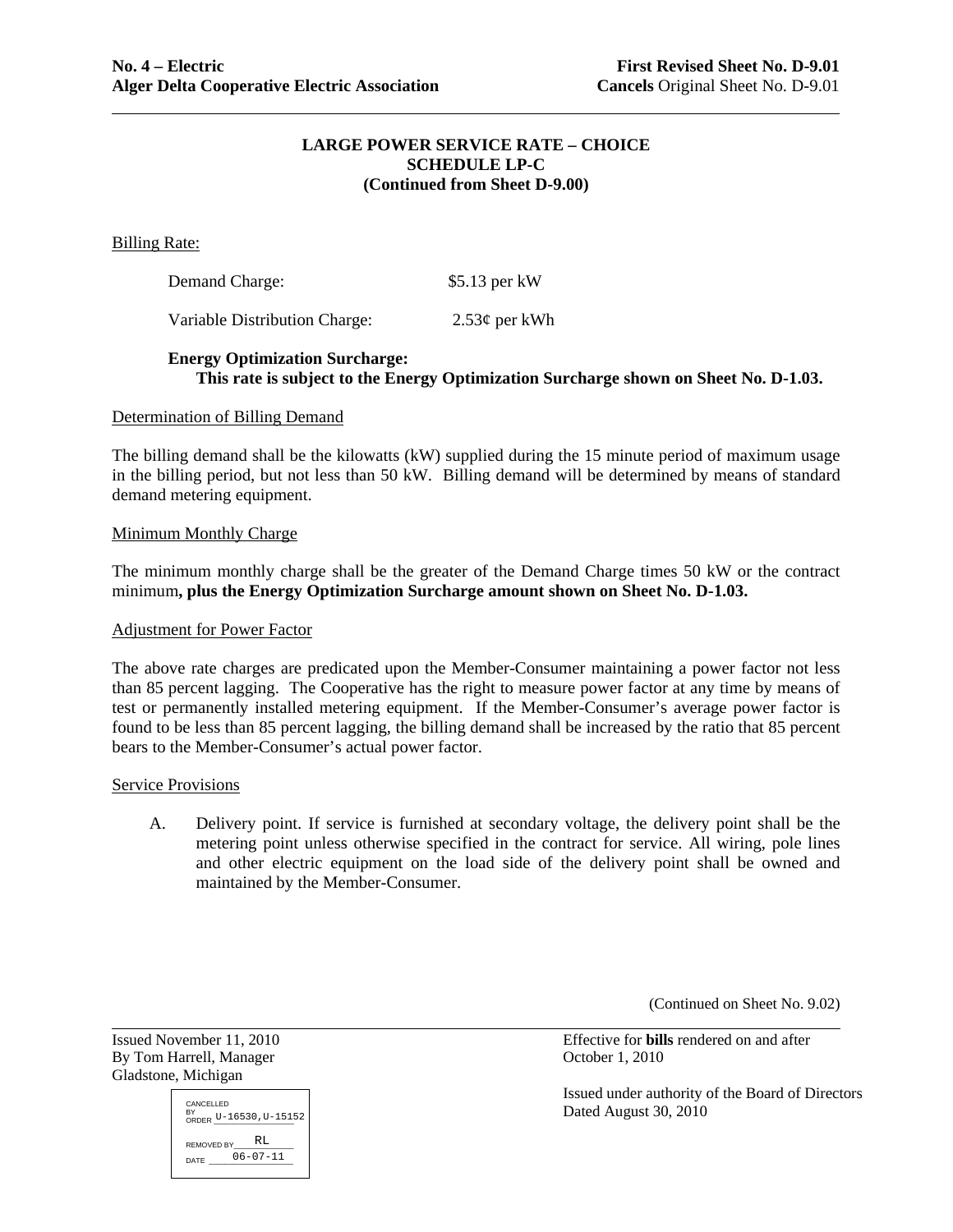# **LOW INCOME ENERGY ASSISTANCE FUNDING FACTOR**

This clause permits, pursuant to Public Act 95 of 2013, the collection of the low income energy assistance funding factor to fund the low-income energy assistance fund created by Public Act 95 of 2013. Beginning with all service rendered on and after September 1, **2015**, each meter shall be subject to a monthly surcharge of **\$0.98**, except that the low income energy assistance funding factor shall not be charged on more than one residential meter per residential site.

By Tom Harrell, Manager after **September 1, 2015** Gladstone, Michigan



Issued **August 18, 2015** Effective for service rendered on and

Issued under the authority of Michigan Public Service Commission, dated **June 15, 2015** in Case No. U-17377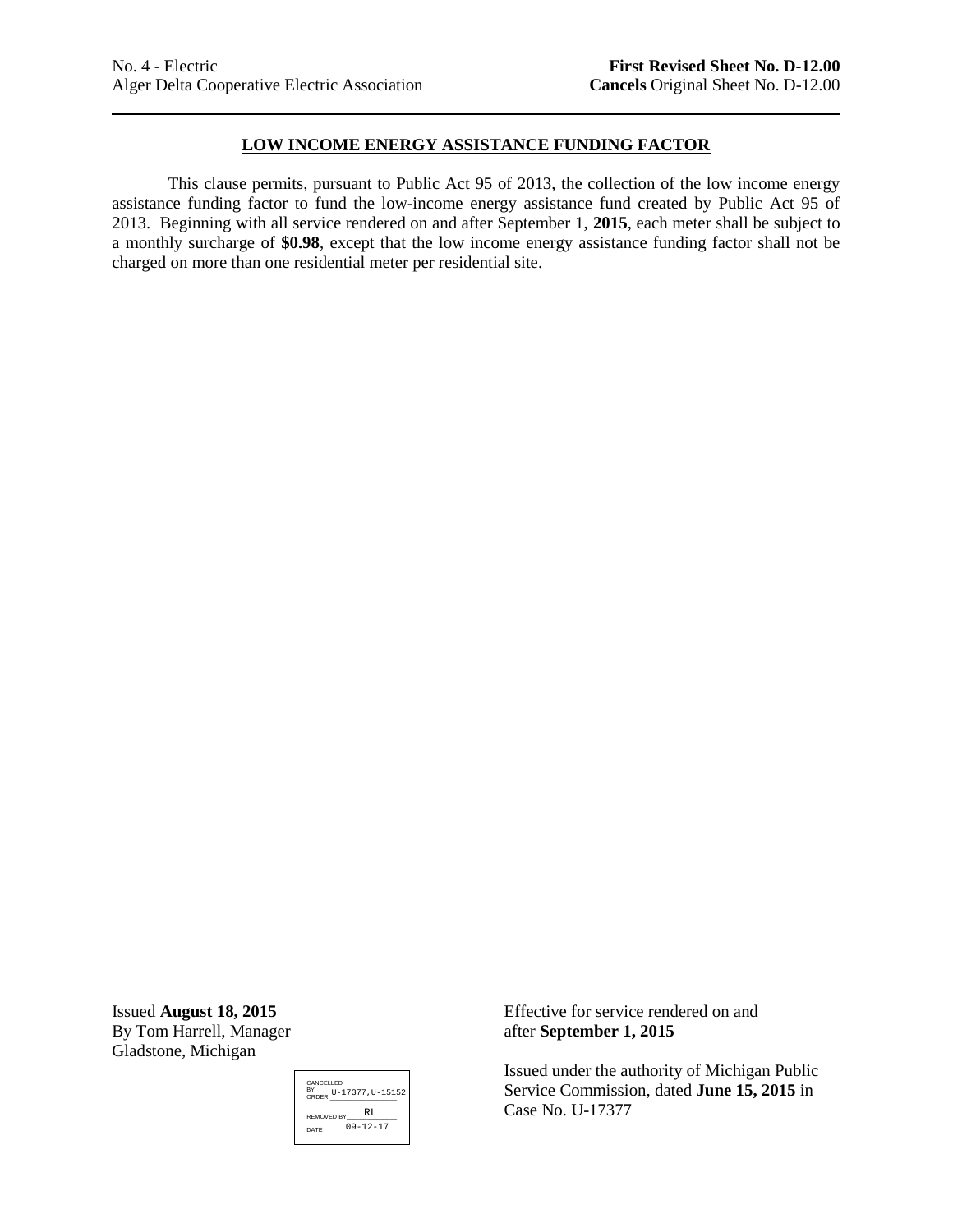# **SECTION E RETAIL ACCESS SERVICE TARIFF**

# **1.0 INTRODUCTION AND DEFINITIONS**

This tariff expresses the terms and conditions associated with Retail Access Service and provides information regarding the roles of the various market participants. This tariff includes the following sections:

| Introduction and Definitions                 | Section 1.0 |
|----------------------------------------------|-------------|
| Member-Consumer Section                      | Section 2.0 |
| <b>Alternative Electric Supplier Section</b> | Section 3.0 |
| Dispute Resolution                           | Section 4.0 |
| Liability and Exclusions                     | Section 5.0 |

When a Member-Consumer participates in Retail Access Service and obtains Generation Services from an Alternative Electric Supplier (AES), the Cooperative will maintain a relationship and interact with the separate participants – including the Member-Consumer, the Transmission Service Provider, and the AES.

# **1.1 The Member-Consumer Role**

The Member-Consumer is the end-user of Power in the State of Michigan who has facilities connected to the Cooperative's Distribution System**.** Under Retail Access Service, the Member-Consumer will conduct transactions with at least two participants – including the Cooperative and an AES. The Member-Consumer is responsible for choosing an AES. Member-Consumers may receive transmission service directly from the Transmission Service Provider or the AES may make such arrangements as part of its service to the Member-Consumer.

The Cooperative's principal requirement is that the Member-Consumer must be taking service under the Cooperative's Schedule LP and have a Maximum Demand of at least 50 kW. An Individual Member-Consumer currently demand metered and who is eligible to be taking service under the Cooperative's Schedule LP may achieve the 50 kW Maximum Demand threshold by aggregating or summing the Maximum Demands for each demand metering point occurring during a single month. All charges or fees specified herein and all related rate schedules apply to aggregated demand metering points on an individual account basis. No more than 30% of the total number of member-consumers between 50 kW and 199 kW shall be entitled to take service under this tariff.

(Continued on Sheet No. E-1.01)

l Gladstone, Michigan





Issued November 11, 2010 <del>can construct the Effective</del> for service rendered on and after

Issued under authority of the Michigan Public Service Commission dated October 9, 2007 in Case No. U-15152